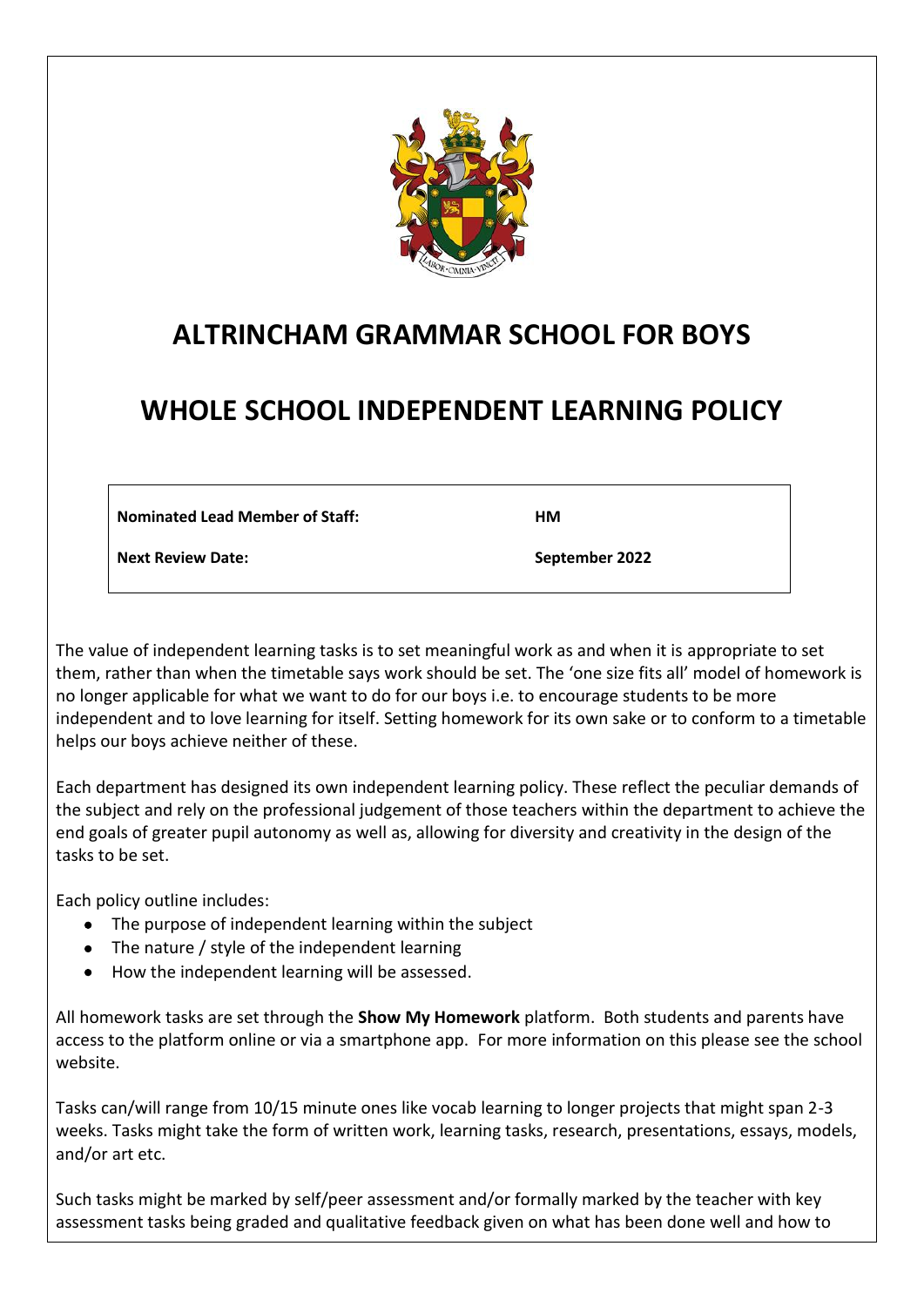improve.

Tasks will be set to challenge pupils so that they engage in higher order thinking activities and the work will be differentiated if necessary. This might mean extension work for the higher ability pupils and the lower ability will receive extra guidance/scaffolding.

You should see your son doing some work each night as part of his learning how to plan and organise his time, and manage the independent learning tasks he is required by his teachers to complete. In quiet times there are also opportunities for him:

- to engage in additional independent research of his own
- to proof read through assignments
- go back over and improve earlier work
- to begin creating revision materials (revision cards, mind maps etc)

which we would encourage as traits that mark out the more successful learners.

## **AGSB Art Independent Learning Policy**

Independent study tasks in Art & Design are always inextricably linked with the ongoing work in class. Tasks will normally fit into one of the following types:

- **Research** this may involve gathering source material from which to draw or take ideas; it may involve taking photographs upon which work will be based, or it may involve researching the work of artists on the internet.
- **Gathering materials** this might involve the collecting of actual resource material from which art will be made, usually from recyclable sources, such as newspapers, magazines, junk mail, packaging, discarded objects etc.
- **Reviewing work** at the ends of projects in Key Stage 3 we may ask pupils to review what they have done.
- **Continuation of project work.** This is where pupils will be required to take home the practical work that they have been doing in class, to continue it at home, and then bring it back to school to continue in the subsequent lesson. This type of task is more common from Year 10 onwards when pupils are engaged on longer pieces of coursework. When more specialised materials are being used, we operate a 'loan' system to avoid students having to provide large quantities of expensive materials which may be used infrequently.

The frequency of these Study Tasks will be different at different stages in the School: In Years 7 – 9, tasks will be set when the project requires them. Research tasks and gathering of materials are more common tasks at this level, so tasks *might* be more frequent in the earlier stages of projects.

In Years 10 – 13, all students are expected to work independently, at home, every week, and the tasks could be any of the above types. As each student's work and progress will be slightly different, general guidance will be given to groups, and students will need to interpret this guidance to their own circumstances, asking for help if necessary.

It will be seen from all of this that, at all stages, progress in class depends upon independent study tasks being completed fully at the proper times, as the study tasks are never separate 'one-offs' but are always integral with the ongoing project.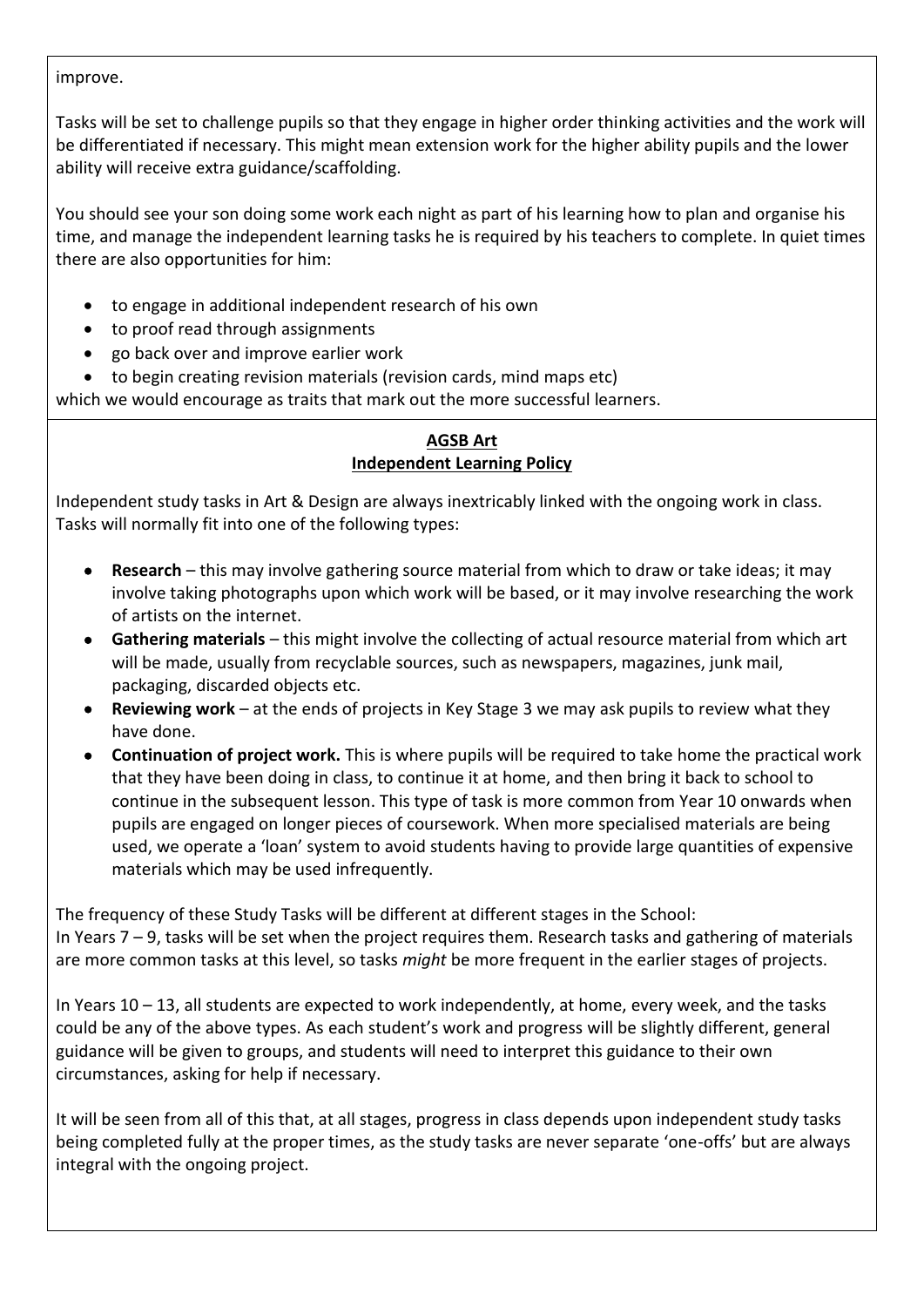## **AGSB Biology Independent Learning Policy**

The purpose of an independent study task is to allow pupils to:

- consolidate their understanding of the material taught in lessons
- embed the required facts and skills into their memory
- practise the application of their knowledge and skills in the format required by the examination boards
- extend their viewpoint of the extent and impact of science in everyday life.

In order to achieve this each pupil is expected to do one hour of independent study per week in addition to any tasks set by the class teacher.

The timing of the tasks set by the teacher will vary depending upon the topic taught, the progression of the class and the assessment schedule.

The type of task set may include:

- Questions requiring written responses
- A piece of research relating to the current or a future topic
- Revision of a specific topic for a forthcoming assessment
- The making of suitable notes
- Learning the meaning and spelling of specific terminology
- Preparing a presentation on a specified topic
- Completing the analysis of data generated in the lesson
- Practising specific skills relating to the centre assessed unit or practical endorsement e.g. the construction of suitable tables, graphs or charts
- The redrafting of work in response to the comments given in the marking.

The assessment of the independent study tasks set will vary. Some will be peer assessed in the classroom under the guidance of the teacher. Some will be marked by the teacher and given a grade, others will marked using only comments.

In each year group there is a regular series of tests that are marked by the teacher and graded according to the exam criteria for that year group. These marks are used to inform the grades given in snapshots and reports.

Any student who feels they are struggling with a particular topic should see their teacher or any other member of the Biology Department to ask for guidance. There is also a Biology mentoring program running each day in N13 staffed by the Year 13 Biology prefects.

## **AGSB Business Studies and Economics Independent Learning Policy**

Students will receive one fully assessed piece of work per fortnight. This could be an essay, set of questions or a test. They will receive an academic grade, an effort grade and, where appropriate, targets for improvement.

Students will also receive a reading, research or key terms homework once per fortnight in addition to the formally assessed piece. This may be peer or self-assessed. During assessment periods the policy will be relaxed to allow for revision.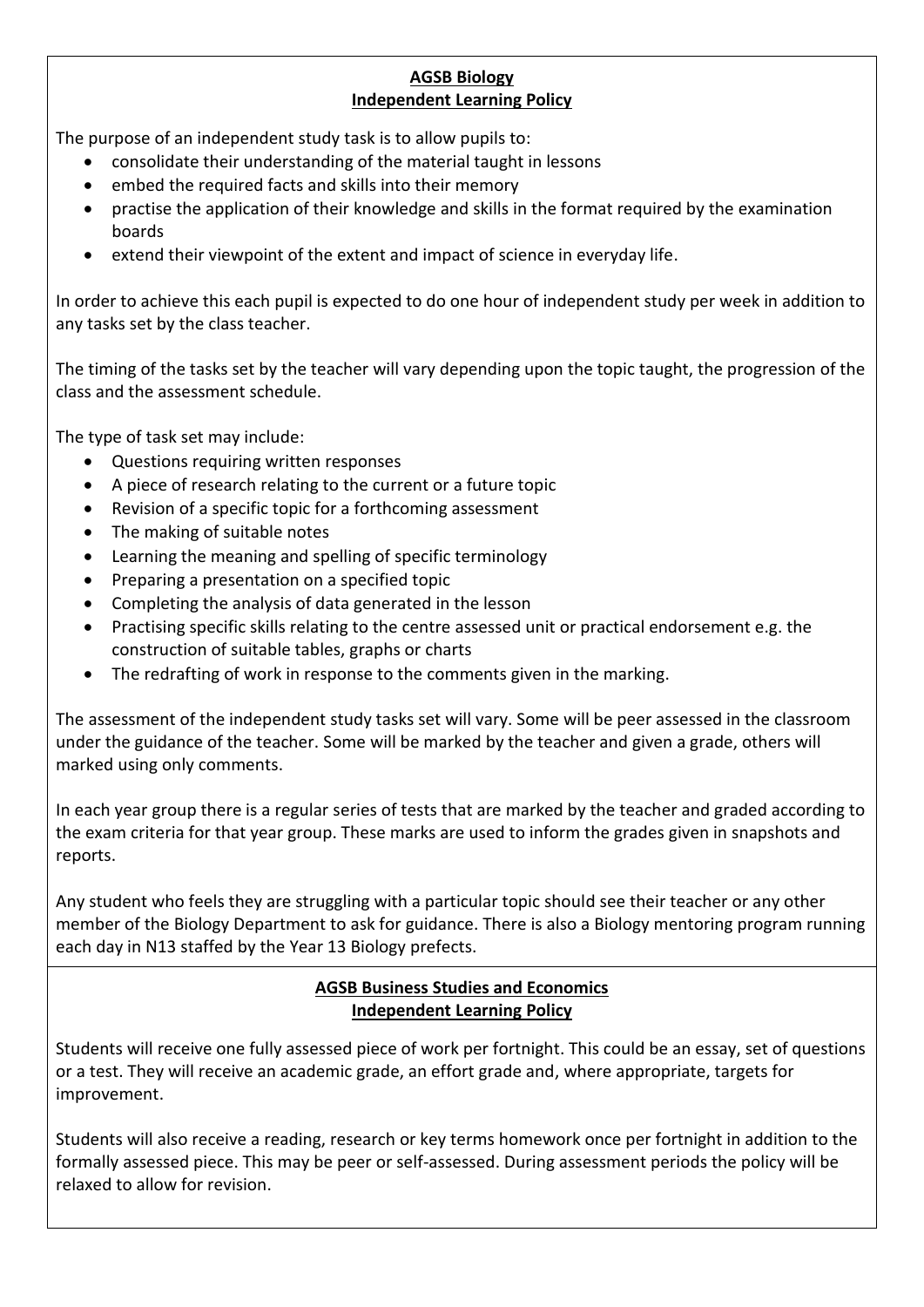## **AGSB Chemistry Independent Learning Policy**

The purpose of independent study in Chemistry is to support the teaching and learning carried out in the classroom. They are used to consolidate and expand knowledge, encourage higher order skills and prepare them to interpret and answer exam questions.

The nature of the tasks will vary from class to class depending on the teacher and the topic being taught. The sort of tasks set may include:

- Research tasks e.g. periodic table, metal extraction, coursework preparation
- Exam style questions throughout to develop understanding of the standard of response needed at each level.
- Completion of classwork, usually in the form of writing a conclusion to a class practical.

Pupils who struggle with the task set are encouraged to initially seek assistance from their class teacher or by attending sessions held in N9 with our Sixth Form Chemistry mentors.

Assessment will consist of a mixture of teacher and peer assessment. Where appropriate, students will normally be given a mark or grade for each piece of work assessed. There should also be comments on a selection of work identifying areas where improvement can be made alongside a comment of how this might be done.

## **AGSB Computing and ICT Independent Learning Policy**

In CICT, independent study tasks (IST) will be set to enhance classroom learning and to develop skills (academic, research and practical). The frequency of setting of tasks depends on the module/topic being studied.

Some tasks will extend/reinforce classroom learning, whilst others will give practice to recently learned skills. Research tasks may also extend learning, but may also provide the basis for upcoming lessons.

Assessment methods will vary. Some tasks will be teacher assessed, some via online/automatic marking, and others via peer-assessment. However, in each case the teacher will be aware of the awarded marks and will feedback praise, comments and learning/improvement points to pupils.

## **AGSB Design and Technology Independent Learning Policy**

Technology work that is completed outside of the classroom and independently of the teacher has a vital role to play, not only in the academic development of our students, but also in the development of their self-reliance, self-motivation and personal responsibility. We aim to 'train' students through a variety of home learning opportunities to plan their own time and learning at Key Stages 3, 4 and 5. We aim for students to become increasingly independent learners and believe that work completed outside the classroom environment contributes to this.

**In Design and Technology, work completed outside of the classroom will:**

- encourage students to develop the practice of independent study;
- develop perseverance and self-discipline;
- allow practice, when it is needed, of skills learned in the classroom;
- permit more ground to be covered and more rapid progress to be made;
- enable class work to concentrate on those activities requiring the teacher's presence;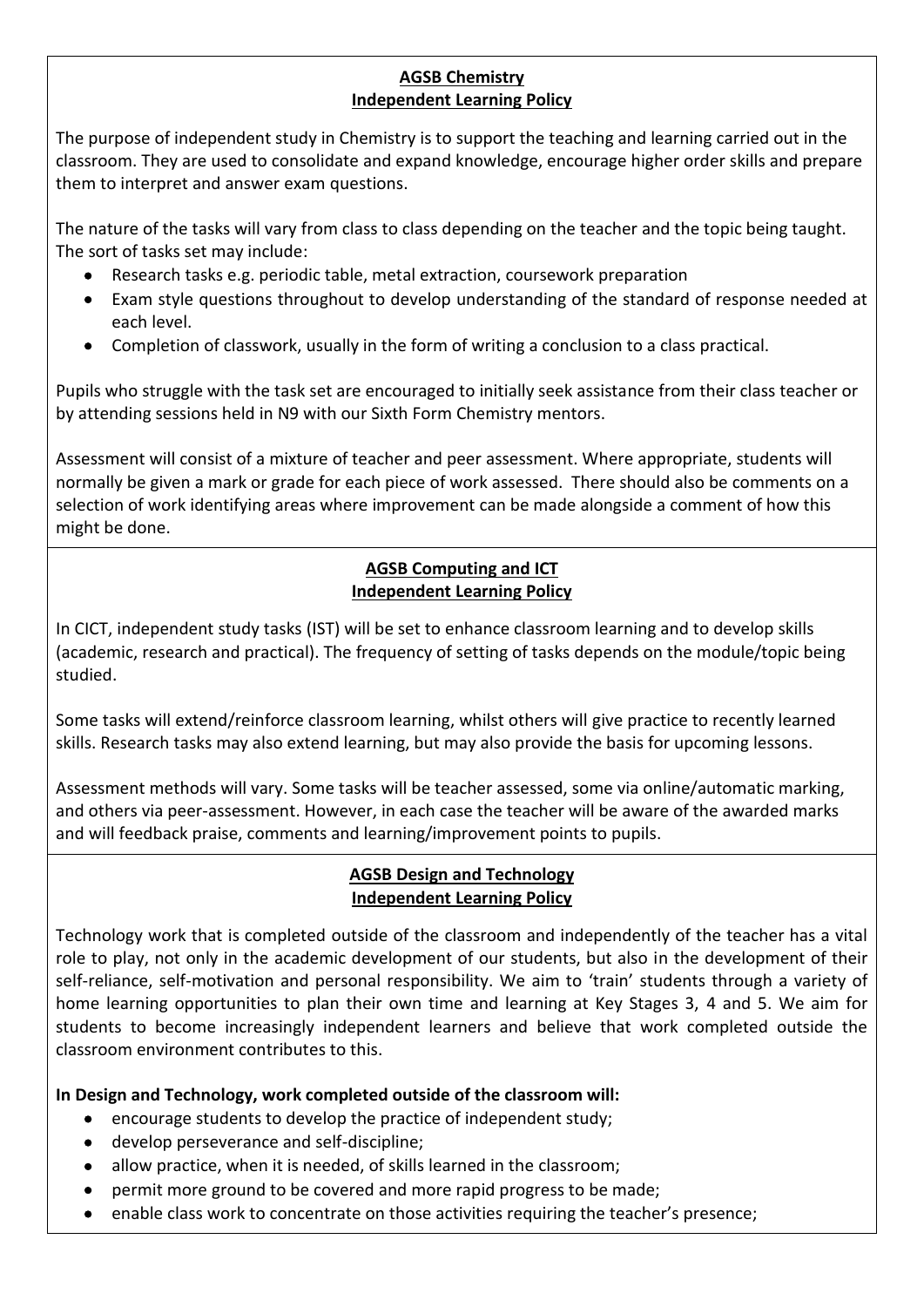## **How will teachers, students and parents keep track of the work and deadlines?**

All students are expected to record independent learning tasks, together with other important deadlines and reminders in their planner.

Completed tasks will always acknowledged by teachers – either by written or verbal marking, checking to see it has been completed, testing or by using some other appropriate form of recognition.

Learning tasks that are part of a longer project and therefore span several weeks are written down each week by the student. Weekly checks must be made to monitor progress.

## **How do we support our students in completing the tasks and becoming more independent learners?**

The Department offers support for students in their independent learning through:

- an open workshop policy where teachers are available at lunchtime to discuss the work.
- individual or group support sessions run by subject teachers after school.
- an accessible virtual learning environment with a variety of resources and exemplar material.
- email support outside of school hours.

#### **AGSB English Independent Learning Policy**

## **Purpose of independent study in English**

The purpose of independent study in English is to:

- give students opportunities for independent learning and discovery
- reinforce the knowledge and skills developed in the lessons
- offer opportunities for different styles of learning
- encourage wider, enriching experiences of reading, writing, speaking and listening.

## **How much time should be spent on independent study?**

Students in all year groups can expect to be given *at least* one independent study task per week. In some cases, there may be two tasks set in a week.

- In Years 7-8, students can expect to spend 45-60 minutes on independent study per week.
- In Years 9-11, students can expect to spend 60-90 minutes on independent study per week.
- In Years 12-13, students can expect to spend 3 hours on independent study. Students in these years are expected to keep independent notes both within and outside lessons.
- Teachers will indicate to students the recommended time to spend on a task.

#### **The nature and content of independent study**

- Independent study will target specific skills within English Language or English Literature.
- Tasks will be differentiated according to the age, ability and profile of students.
- Extension tasks will be provided for students in the higher ability range.
- Support materials will be provided for students who need more guidance and structure.
- All students will be appropriately stretched and challenged to become increasingly independent in their learning.

Some tasks will take a relatively *short* time to complete. For example:

- learning spellings
- researching a topic
- planning a piece of work
- reading a section of a book

Some tasks will take a *longer* time to complete. For example:

• writing an essay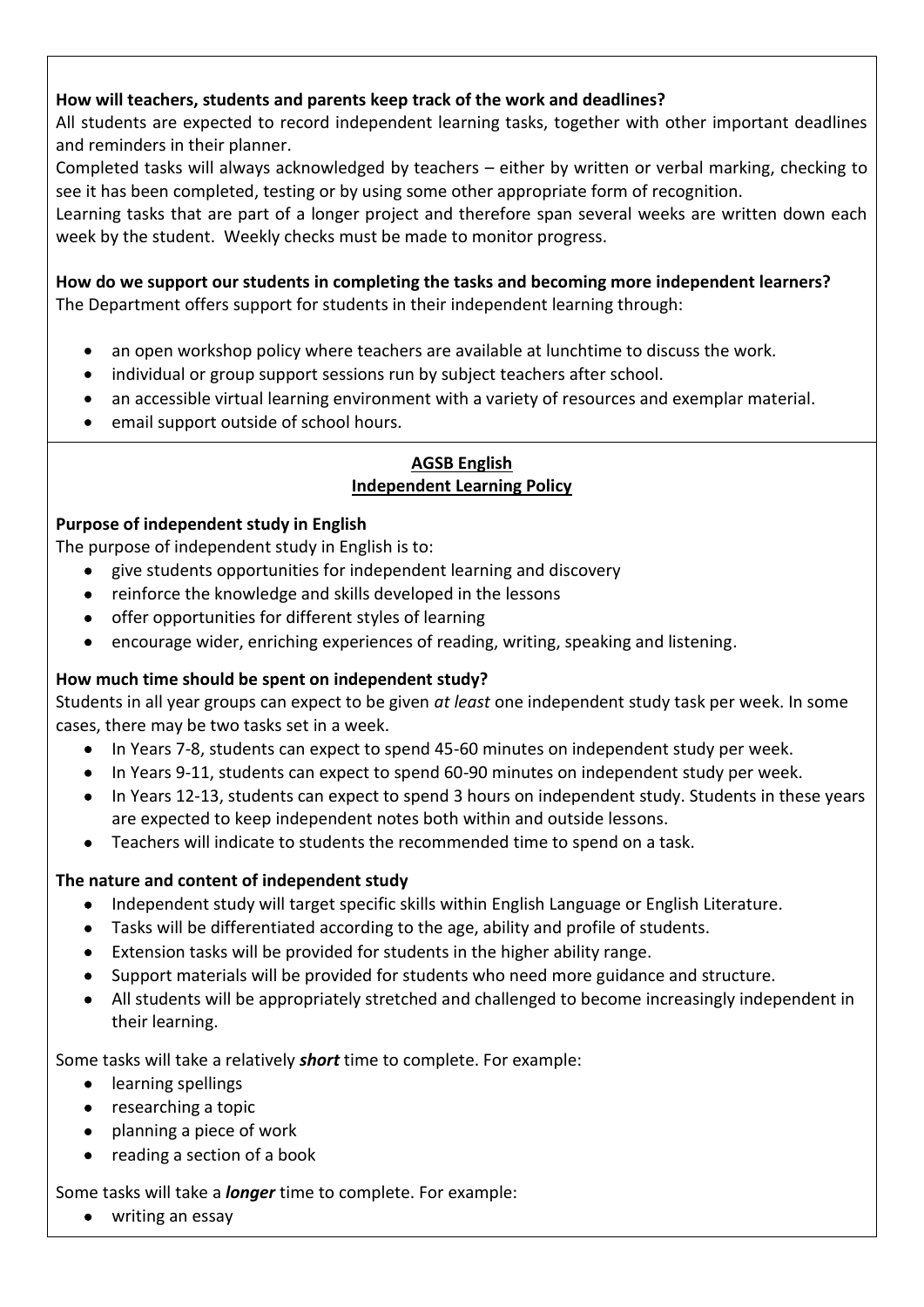- constructing a narrative or poem
- producing a piece of journalism
- planning and rehearsing a presentation or speech

#### **How independent study will be assessed**

Shorter independent study tasks will be assessed in a variety of ways, including:

- teacher-assessment
- peer-assessment
- self-assessment

Longer independent study tasks will be assessed more formally by the teacher using the agreed criteria for either English Language or English Literature.

Assessment criteria will be shared with the pupil before they begin the task to ensure the success criteria is fully understood.

In conclusion, independent study in English will introduce our students to the habits of successful learners and the liberating benefits of lifelong learning.

## **AGSB Food and Nutrition Independent Learning Policy**

#### **Purpose**

To extend pupils' skills and knowledge within the subject.

#### **Time Spent**

For Year 7 -9 tasks should take no more than 25 minutes to complete.

In Year 8 and 9 there will also be an extended research and planning task which pupils will be required to spend more time on as this will count towards their final assessment.

All pupils will also be expected to purchase and prepare all their own ingredients for focussed practical lessons on a weekly basis.

GCSE pupils are expected to source, adapt and practise recipes at home as part of their independent learning allocation. They will also be required to complete set tasks to extend their classroom learning.

## **Nature of Independent Learning**

It has been designed to develop pupils' skills and knowledge of the subject. The work may consolidate learning in the lesson or provide pupils with the opportunity to conduct independent research and wider reading in preparation for future lessons.

Pupils will also be expected to complete focussed planning sheets in preparation for practical lessons and a short but valuable practical record after making their dishes.

In Year 8 and 9 pupils will be expected to show modification in their practical work, especially those of higher ability. This will include research and preparation of ingredients prior to their practical lesson. This will allow them to demonstrate their development and understanding of recipes and level of skill.

#### **Assessment**

Each piece of completed work will be assessed and marked using the subject specific grading system. Pupils can track their progress using the skills and knowledge sheet provided at the beginning of the course and through completion of their practical record to evaluate recipes.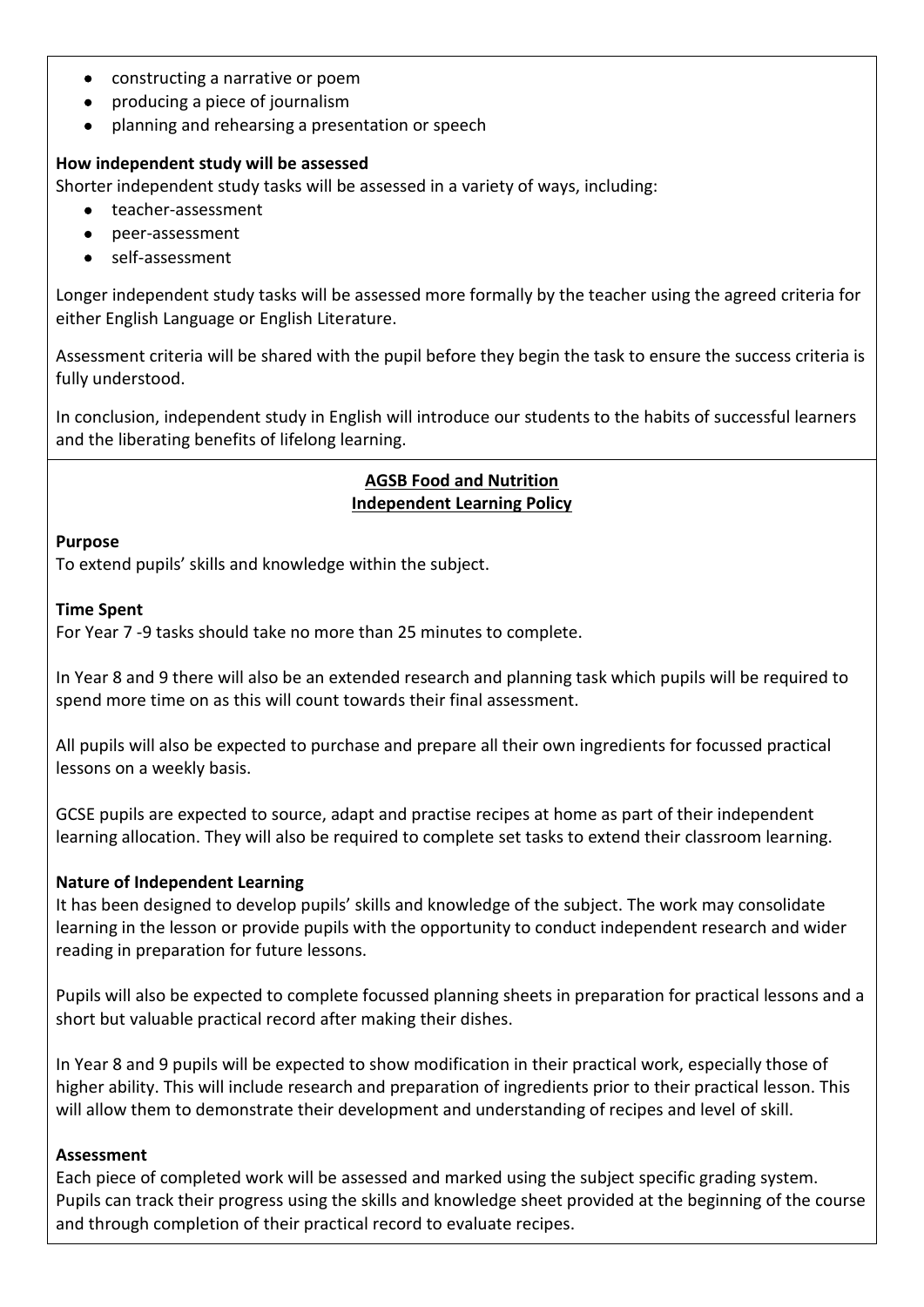Constructive feedback will be given for each piece of work to encourage pupils to make improvements.

At the end of a module pupils will receive an average grade taken from practical work, theory work and end of unit assessment.

#### **AGSB Geography Independent Learning Policy**

#### **Purpose of Independent study in Geography**

The purpose of independent study in Geography is to reinforce the knowledge and skills developed in the lessons. Independent study will engage pupils further in the study of the subject and allow them to delve more deeply into the subject content. The tasks set will encourage the pupils to think and work independently.

## **How much time should be spent on independent study**?

Pupils should expect to spend between 60-90 minutes on independent study per fortnight in KS3. Sometimes homework tasks might be short and set across all three lessons in the fortnight or they might be longer extended tasks and set only once over the fortnight. Where a pupil is given an extended task, they will be given a longer period of time to complete the work. At KS4 homework will usually be set in three out of five of the lessons. However, all KS4 pupils are expected to have a Geography folder where they will write their revision notes. Pupils are expected to keep their notes up to date throughout the course, they should complete revision notes at the end of every unit in preparation for the end of unit exam. Pupils should work on these notes when they have time and without being prompted by the teacher.

#### **The nature of independent study**

Independent study will always be designed to develop a specific skill/ range of skills. The work will seek to consolidate the learning that has taken place in the classroom and a wide range of different activities will be set e.g. written work, presentations, models, essays, research or art. The work will seek to challenge pupils so that they engage in higher order thinking activities and the work will be differentiated if necessary. This means extension tasks will be provided for the highest ability pupils and lower ability pupils will receive extra guidance/ framing. Although the nature of the tasks might vary between classes the schemes of work the students study will be similar and the nature of the activities will also be similar. Additional materials to support the pupils in their homework will be put on the Engine.

#### **How homework will be assessed**

Shorter homework tasks will be checked by the teacher and longer tasks will be formally marked using agreed criteria that will be shared with the pupil before they begin the task. The pupil will always be given the opportunity to improve his work and this updated result will be added to the teacher's mark book, alongside the first mark.

## **AGSB Geology Independent Learning Policy**

In Geology, independent study tasks (IST) will be set primarily in order to reinforce, extend and assess what has been previously learned in the lesson. It is most likely that an IST will be set once every fortnight.

Two principal types of IST will be set. The first type will consist of on-line data response questions which are specifically designed to evaluate understanding and enable students to become more familiar with the format of the final GCSE on-line examination. These will be marked by the teacher and constructive feedback on how to improve will be provided by the teacher. The second type of IST will be research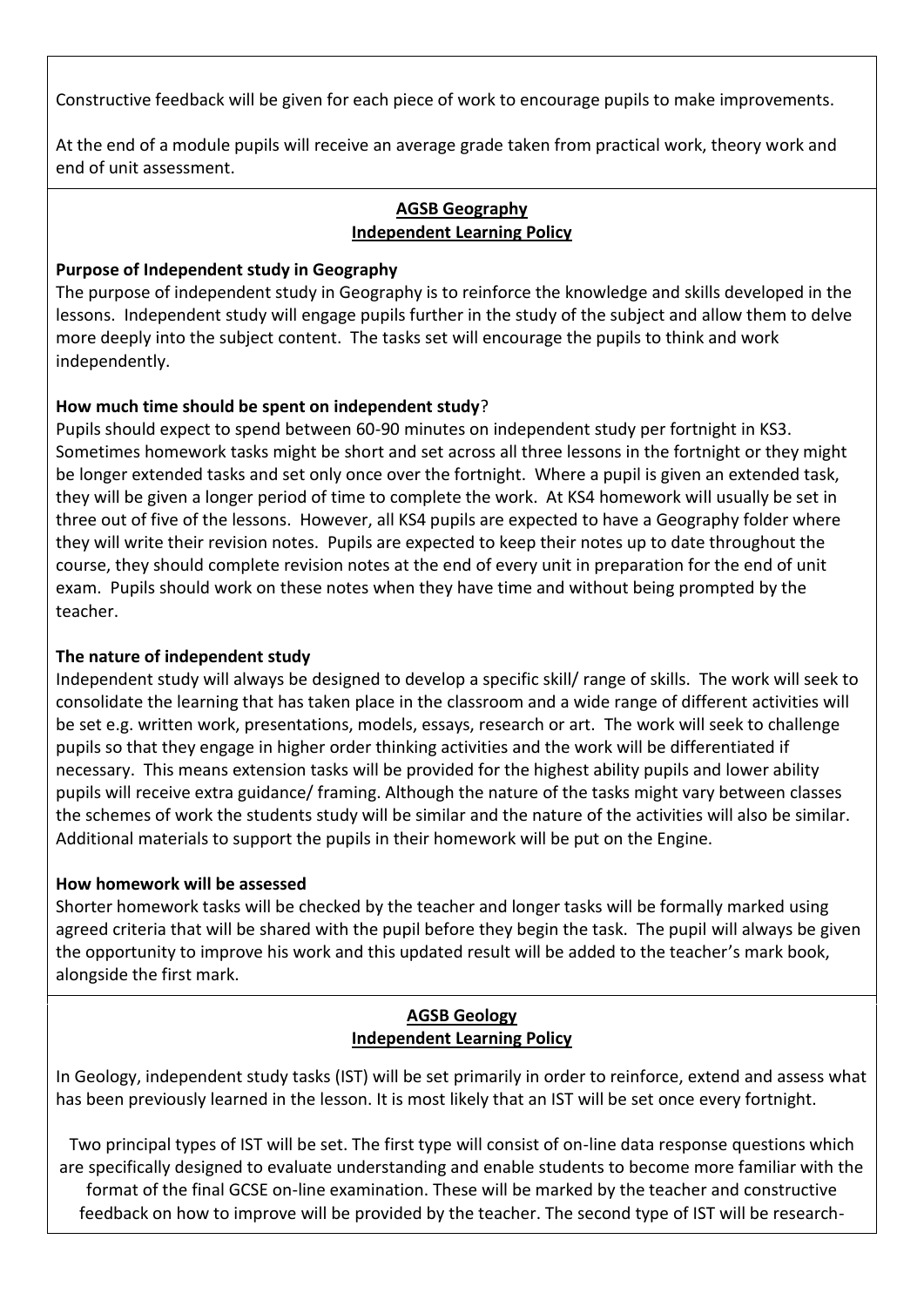orientated using the internet and/or other sources to enable the student to explore curriculum topics in more detail/depth. These will usually be peer or self-assessed following class discussion.

## **AGSB History Independent Learning Policy**

Independent Learning Tasks (ILTs) will be set according to the needs of the students in each class.

There will be a range of ILTs which cover a variety of historical skills. These include:

- Written tasks in which students respond to a question or questions;
- Creative writing tasks;
- The production of revision resources to reinforce work already covered
- Learning the definitions of subject specific concepts.

This is list is not exhaustive. When students have formal assessments or exams, the ILTs will vary.

## **AGSB Latin Independent Learning Policy**

At least one homework per fortnight will be a learning homework and this will be tested in class and pupils will re-sit the test if the marks are not good enough.

The other homework(s) will be set according to the needs of the class and pupils.

#### **Learning tasks:**

- Learning vocabulary and/ or grammar
- Vocabulary could be learnt from a prescribed list (from their exercise/text books or an internet site).

## **Other tasks:**

These could be

- a project on a cultural aspect of the Classical world.
- a task where students design a revision resource to use at a later stage.
- translating sample sentences from English into Latin.
- translation of a story or poem from Latin into English.
- any other task which reinforces the work that has been learnt in class.

#### **AGSB Mathematics Independent Learning Policy**

#### **Away from lessons Mathematics pupils may be expected to:**

- extend and consolidate classwork with exercises that they will be directed to
- consolidate learning of previously taught topics
- research and prepare for upcoming topics
- revise for tests and examinations
- correct previous work
- summarise feedback
- summarise learning
- evaluate examination/tests
- consider what their personal targets need to be and to act upon them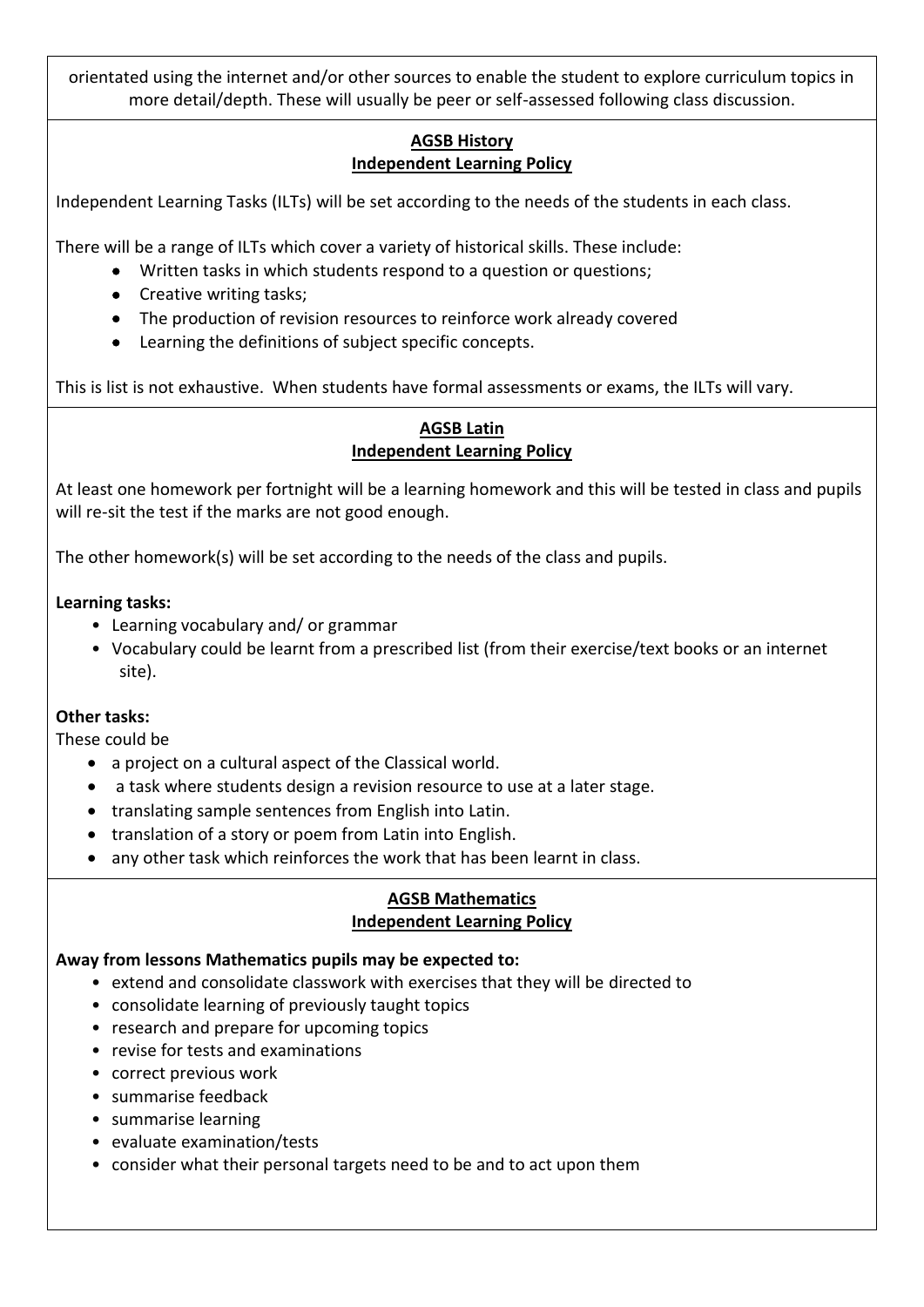## **Expectation of pupils**

Pupils will complete set tasks in a timely fashion and will normally be given more than one day to complete the task to allow them to actively seek help from:

- their peers
- home support
- maths prefects at lunch in M2
- their own maths teacher
- any other Maths teacher.

We aim to help our pupils develop their ability to learn independently and take responsibility for their progress. When given appropriate time to seek help we expect pupils to complete the task for the date that has been set. Failure to do so will result in a sanction would usually take the form of a yellow card, a lunch detention or an after-school detention.

## **AGSB MFL Independent Learning Policy**

At least one homework per fortnight will be a learning homework and this will be tested in class and pupils will re-sit the test if the marks are not good enough.

The other homework(s) will be set according to the needs of the class and pupils.

#### **Learning tasks**

- Learning vocabulary and/ or grammar
- Vocabulary could be learnt from a prescribed list (from their exercise/text books or an internet site).

#### **Other tasks**

These could be

- a gap filling exercise
- a reading comprehension activity which uses previously learnt/new vocabulary
- a written task, in which students respond to a question or questions
- a creative writing task
- a task where students design a revision resource to use at a later stage.
- preparing/practising a presentation/role play/conversation
- a listening comprehension exercise
- transcription or translation
- any other task which reinforces the work that has been learnt in class.

## **AGSB Music Independent Learning Policy**

#### **Year 7**

Year 7 pupils will be set one piece of theory homework per fortnight. This will be assessed by the teacher. Pupils are expected to spend a minimum of 40 minutes per week practising their instruments.

#### **Year 8 and 9**

Pupils will be set theory, composition and listening tasks in lessons and these will be assessed by the teacher. Extension activities will also be set. On some occasions these tasks will need to be finished out of class time. The pupils can access the keyboards on Monday lunchtimes. The computing room is also available for them to use at lunchtimes.

It is expected that pupils visit the computing and or keyboard club for a minimum of 20 minutes per week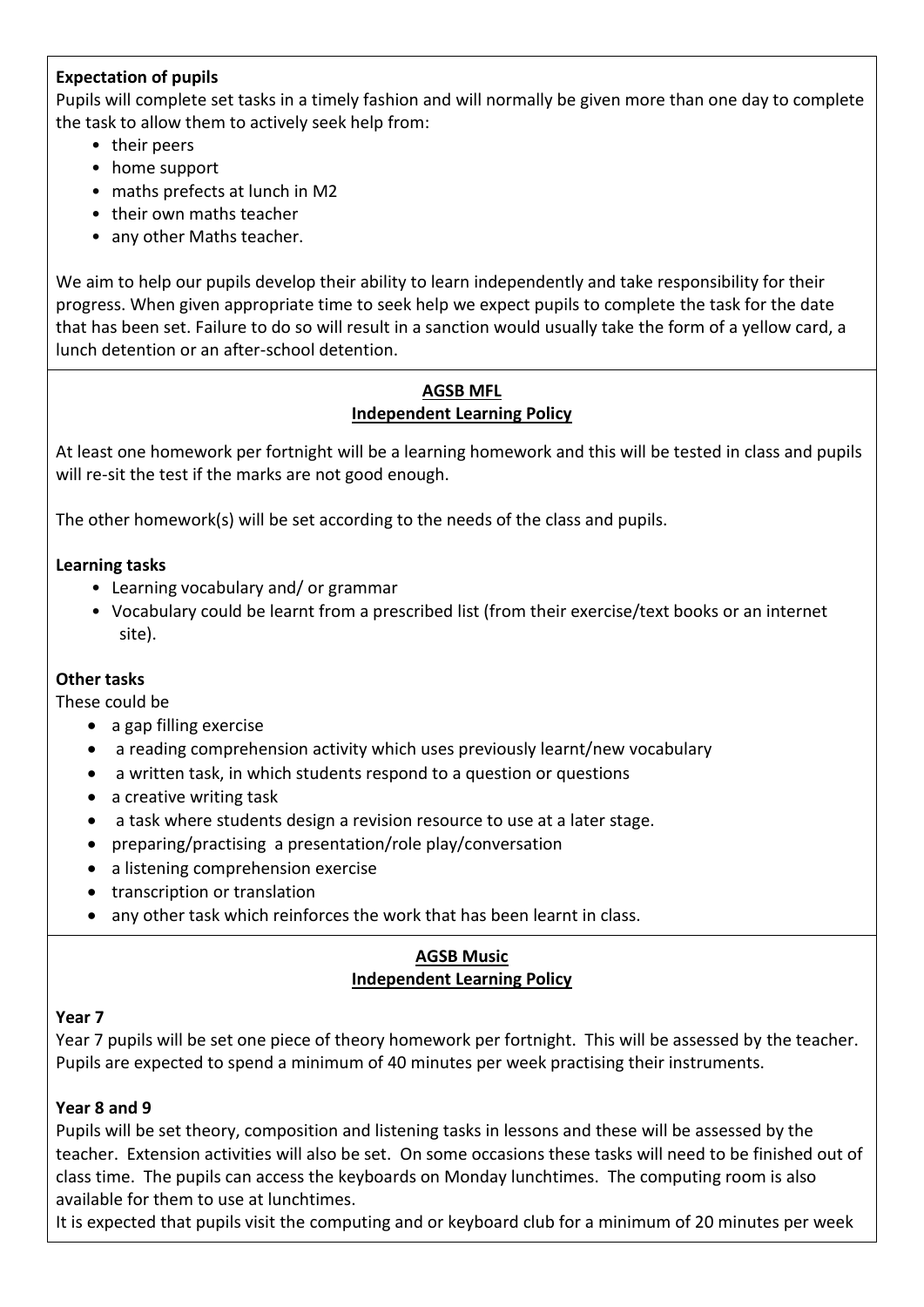to practise their skills for the assessments in lesson time. KS4/5

Pupils will be set theory, listening or composition tasks every fortnight and this will take them between one (GCSE) to two (A2) hours per fortnight. The computer room is available for them to use after school to work on composition skills.

It is expected that all GCSE and A Level pupils attend at least one ensemble.

## **AGSB Physical Education Independent Learning Policy**

Independent Study Tasks (IST) in PE can be separated into various key areas;

- KS3 (Yr 7-9) practical
- GCSE PE Practical and Theory
- A Level PE Practical.

## **KS3 – Year 7-9**

Pupils in years 7-9 will participate in a broad, diverse and inclusive curriculum. They will also participate in various quantifiable fitness tests throughout the academic year. We would actively encourage pupils to view IST as an opportunity for additional sporting participation to enhance their physical, social and mental health. We encourage all pupils to participate in at least one extra-curricular sports/physical recreation club, either inside or outside of school.

A more personalised IST for PE would be to target a sport-specific or fitness weakness and make a concerted effort to develop this weakness. This lends itself particularly well during the half term leading up to the fitness tests.

## **GCSE PE**

In GCSE PE, IST will be set primarily in order to reinforce, extend and assess what has been previously learned in the lesson. It is most likely that an IST will be set after each of the theory lessons.

Three principal types of Theory IST will be set;

- 1. Information learning. After each lesson pupils will be expected to spend an appropriate amount of time learning key information covered in the lesson. This will be assessed through short, informal assessment at the start of the next lesson.
- 2. Exams style questions that check application and understanding. These could be revision notes or synoptic extended responses. These will be collaboratively marked or teacher marked and individualised feedback and personalised targets provided.
- 3. GCSE PE pupils will be expected to complete a large piece of coursework. It is linked to a training programme and so pupils will be expected to structure and complete personalised and detailed session plans and a training diary. They will also be expected to learn and apply the theoretical content of the GCSE PE course in this practical environment.

Practical IST is GCSE PE is all geared around finding and improving 4 sporting disciplines ready for assessment on their externally moderated practical examination. Joining extra-curricular clubs and improving components of fitness will all enhance their ability to access the best possible grades.

## **A-Level PE**

In A-Level PE, IST will be set primarily in order to reinforce, extend and assess what has been previously learned in the lesson. It is most likely that an IST will be set at least once every fortnight for each of the three units.

Two principal types of Theory IST will be set: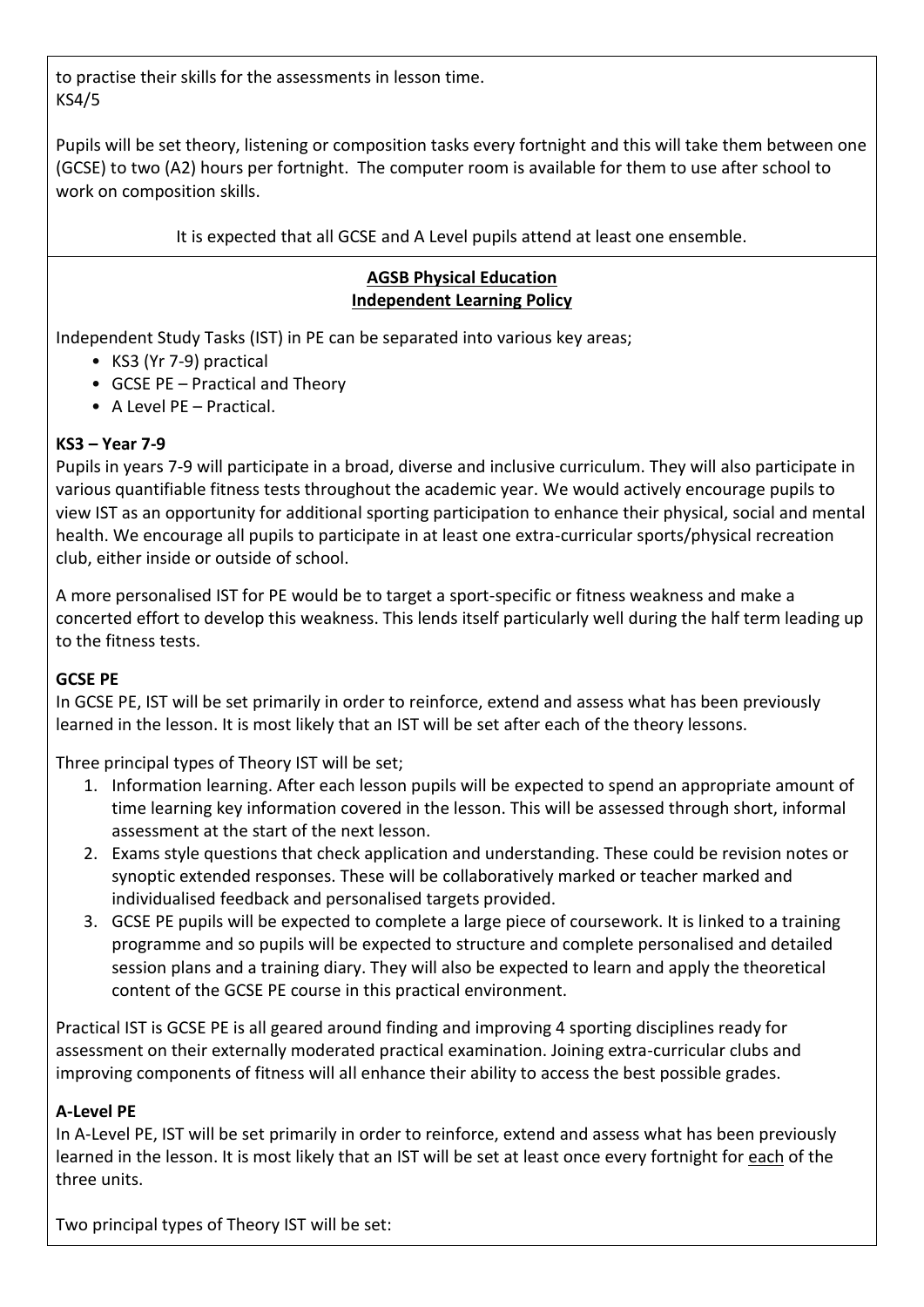- 1. Exams questions that correlate to the mark allowance at AS and A2; [1 Mark] Knowledge questions, [2-6 Mark] Knowledge application and understanding questions and [10 Mark] Synoptic extended responses. These will be collaboratively marked or teacher marked and individualised feedback and personalised target provided.
- 2. Independent research and wider reading on sport specific information and contemporary topics which will help understanding in more detail/depth. These will usually be peer or self-assessed following class discussion.

Practical IST is a large part of A-Level PE. Pupils will significantly enhance their ability to access top practical marks by committing to a sustained and details process of video evidence collection and editing. They will also need to spend a large amount of time refining their ability to effectively perform an 'Evaluative Coursework Interview'. They will need to recall and apply theory content from the course. The nature of the EPIP/E&A coursework is very unique, therefore personalised and specific IST is an integral component of making sure the outcome is meaningful.

## **AGSB Lower School Science Independent Learning Policy**

Topics covered in Year 7 & 8 Science vary widely. As such the nature of independent study tasks take a variety of forms. Each topic is likely to include some elements of:

- short answer questions with both written and numerical responses
- practical investigation write ups
- research based tasks
- revision for class assessments.

The frequency of tasks set will vary with each topic, depending on the content and the nature of the work undertaken in class.

Students are continually expected to read and research around the topic and encouraged to make notes on a weekly basis in the back of their books. Useful resources for this include: Fusion online textbook (a login for each student is provided), news websites (such as BBC or the Guardian), BBC Bitesize pages (which include notes, quizzes, activities and tests) and general reference books from the School or local libraries.

## **AGSB Sixth Form Independent Learning Policy**

## **Some quotes from our students to consider**

*"Too many teachers get you to copy out during lessons what you could have done independently"*

*"We have been encouraged to study independently but not research independently"*

*"The best approach is that which balances intense learning in class with a strong focus on independent learning opportunities"*

#### **Independent Learning**

CPD objectives:

- Develop understanding of independent learning
- Examine obstacles to increasing independent learning in our students
- Identify ways in which departments can encourage and develop independent learning opportunities
- Reflect on own Sixth Form Teaching and Learning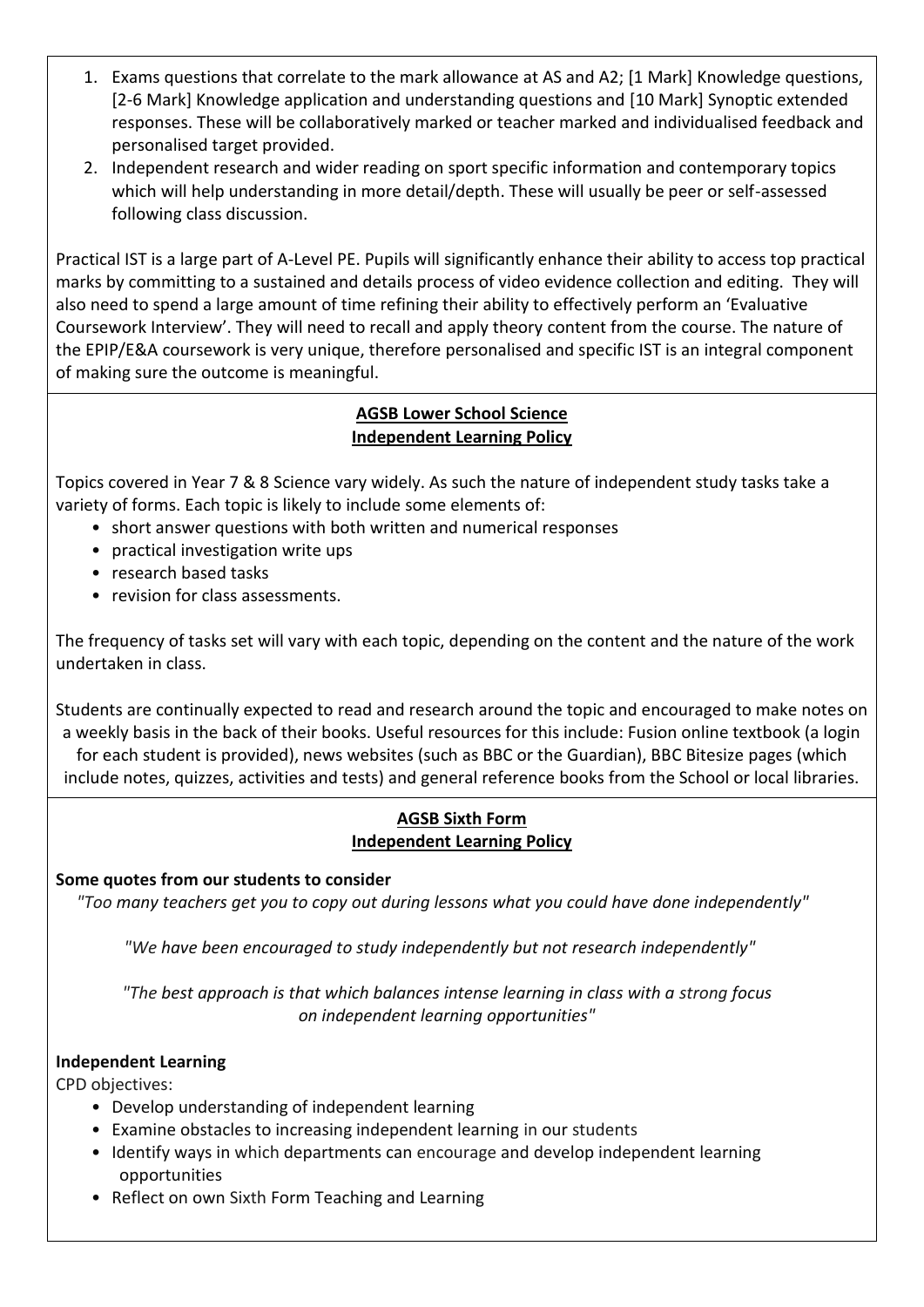#### **Independent learning - the context**

- Move towards linear assessment
- Increased rigour in assessment requires more adaptable learners
- Reduced teaching time in the Sixth Form
- 16 hours per week independent study

*"Students show excellent attitudes to their learning. They make best use of independent study time so that they are very well prepared for lessons and other activities."* Ofsted School Inspection Handbook 2015

#### **Independent learning - a shared concept?**

- *"Independent learning is a process, a method and a philosophy of education whereby a learner acquires knowledge by his or her own efforts and develops the ability for enquiry and critical evaluation"*
- *"Independent learning is a process and a method by which learners take more control and play a more active part in their own learning- it is an essential partner to outstanding teaching"*
- Essentially in promoting independent learning we are encouraging and enabling our students to become self-directed in their learning experiences and to nave more autonomy and control over their learning.

#### **What activities do you associate with independent learning**

• In groups list activities that you associate with independent learning

#### **What are the obstacles to independent learning**

- Identify barriers to independent learning under each of the following categories: organisational, subject specific, student, other
- Once you have agreed a list of barriers can you then identify ways in which these barriers can be overcome

#### **Promoting independent learning**

- Provide students with the tools to learn (tell them what you will be covering over the next few weeks or share SOW)
- Give them research topics each week (remember they have 4 hours additional study per week to complete)
- Check their note taking and work outside of class (no need for assessment but show interest in their folders)
- Share class resources and power points on the Engine
- Encourage self and peer editing before work is handed in
- Give pupils choices so they can reflect on their own interests and preferences
- Encourage group work so that learners can learn from each other
- Collaborate with pupils to set shared learning goals
- Encourage pupils to reflect and plan in learner diaries

#### **Reflecting on our own Sixth Form teaching**

• Sixth Form teaching has the most freedom and least guidance when we compare to KS3 proscription but this doesn't mean rigour, behaviour, support and control should be largely different in their intention